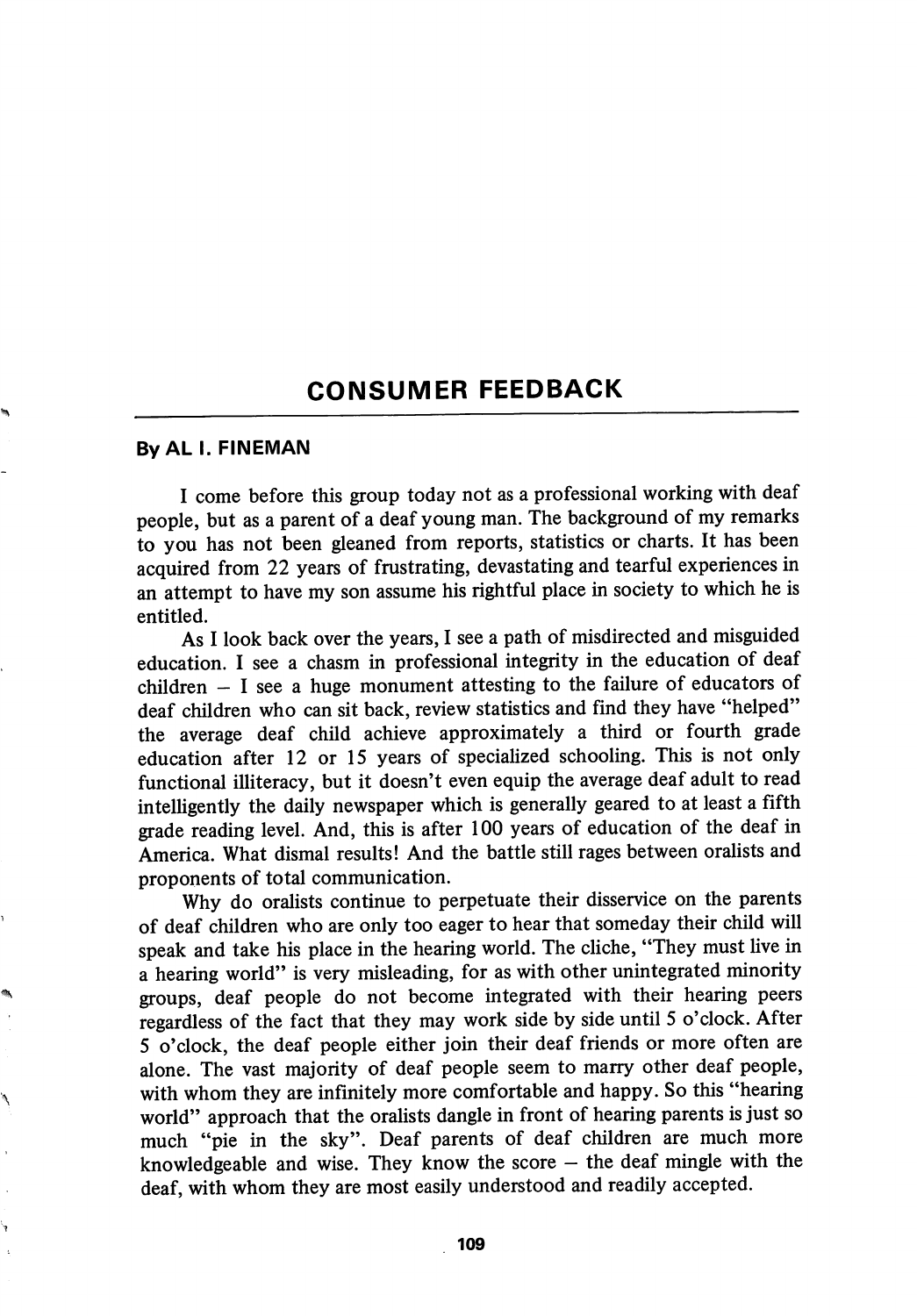One cannot deny that there are many deaf people who can speak well. However, when these deaf individuals are exhibited in a demonstration, the audience is not told that in many cases hearing was lost after speech and language were acquired. Nor are they told the degree of deafness, whether the persons are hard of hearing or deaf to all speech sounds with or without a hearing aid. As you well know there is a vast difference in the fund of basic language in respect to prelingual and postlingual deafness. In some few select cases good speech has been acquired by those deafened prelingually, through a rare combination of superior teaching and extreme motivation. But is this the norm? Holding out the prize of speech to unsuspecting parents is tantamount to saying, "We can make an Einstein out of your child". As you well know, the younger the child when hearing is lost, the more difficult it becomes to understand his speech. And of what avail is good speech when there is little to say which occurs when extreme emphasis is placed on speech and speech reading to the detriment of academic achievement? We had occasion to visit a school where a revolutionary method of teaching was being used. The results were phenomenal, but after three years of intensive speech training the academic achievement was on about a pre-primer or primer level. Of what use is it to be able to say in perfect speech, "I'm fine, thank you. How are you?" and not much else? Another case in point comes to mind with controlled speech. As related to me, a counselor was walking along the campus with the headmaster of an oral school, pointing out that pure oralism resulting in controlled speech does not work. To prove his point, the counselor said to an approaching senior student, "Do you think it is going to rain?". The student responded to the question he expected, "Fine, thank you. How are you?". I only mention all of this to indicate some of the frustrations we have experienced with our son in his overall education. How much farther he would have developed socially, emotionally and educationally if he had been encouraged to use total communication! Since we have all finally learned manual communication, how much easier it is to reach him and how much less frustrating life has become for all of us!

Many deaf students, without complicating handicaps, are able to achieve some small place in society in spite of the deficiencies in their education. Some select few achieve outstanding success — but somehow the failures are rarely if ever publicized.

What is going to happen to the 100,000 or more under achieving deaf people, many of whom are multiple handicapped, but otherwise intelligent, in American today? What is going to happen to the 2,000 or more deaf students that are currently being graduated or terminated each year, who are underachieving and virtually unemployable? Is this the best our education of our deaf children can produce?

We, as parents, have investigated and visited many programs for the young deaf adult. We found the programs to be lacking or not geared to the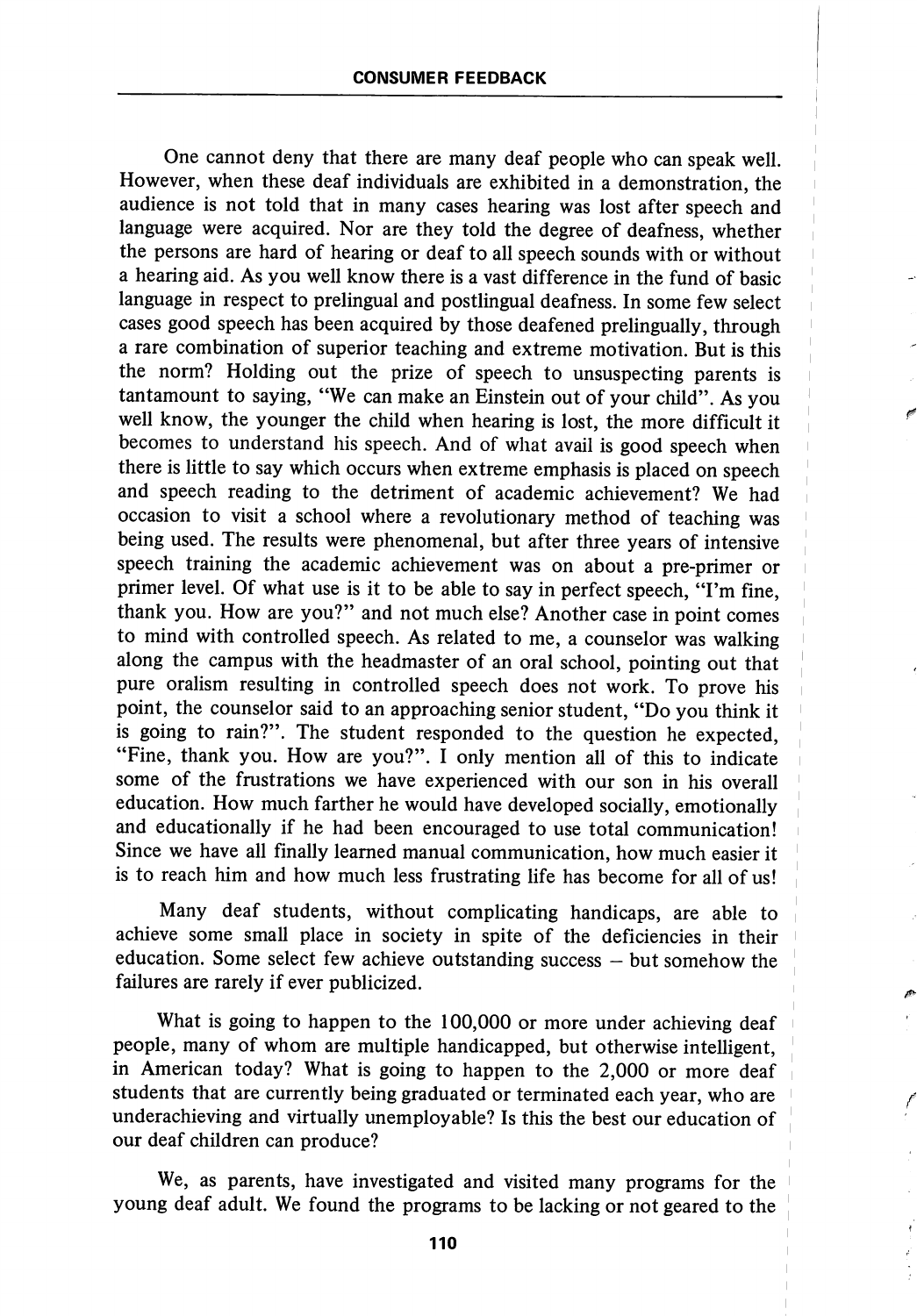needs of the low achieving deaf person. We have availed ourselves of local, state and federal programs and still have not found a suitable facility in this vast land of ours. It has been our experience that so often the glowing literature is not always consistent with the actual facts as we see them upon visiting the facility. We live in a society that can go to the moon, but does not provide suitable facilities for the training of the thousands of underachieving deaf people. We have found that upon leaving school, there is a dearth of assistance available to the deaf person, especially the multiple handicapped. At least while in school there is a place for them to go to every day, whether good, bad or indifferent. Upon finishing school, it is like a chasm into which the individual, particularly the multiple handicapped, under-achieving otherwise intelligent deaf person is dropped. The demoralizing effect of sitting at home with nothing to do, creates havoc not only for the deaf individual, but for the entire family.

In the state of Pennsylvania we have a magnificent, modern facility for vocational rehabilitation, but at the time of recent experience and last inquiry, there were no adequate facilities for deaf people.

Residential private schools, many of which do a fine job in other areas of rehabilitation, back off when they leam the prospective student is deaf. The immediate question asked is "How will we communicate with him?".

Programs offered, through glowingly portrayed in well written brochures, fail completely in many basic areas. Two fundamental problems we have encountered are woefully inadequate staffing and an unsympathetic general administration, particularly, when the program is part of a large facility. Another serious problem, is lack of proper understanding between teacher and student because of inadequate communication. Unless a deaf student is well versed in lip reading, which at best is most difficult as so many sounds in the English language are invisible, he cannot understand his instructor's speech. Writing takes much too long and oft times the deaf student is not familiar with the vocabulary used. Unless the instructors are versed in sign language, the program, at best, is doomed to failure. It all results in either inadequate training, little rehabilitation or dismissal.

We recently visited a facility in Florida, which does a unique job in the rehabilitation of hearing students who have serious problems. The students are told upon entering, that there are only two ways available to them to go home; one is to graduate, the other is to die. There is no violation of rules or anything they could do, short of murder, which would result in dismissal. And they have had some remarkable results in habilitating severe delinquents. This, to me, is a prime example of a school administration sympathetic and dedicated to the success of the student.

In our efforts to locate a good facility, we discovered a fine organization in New York City. While their program was very worthwhile, the staff dedicated to genuine help, they lacked living facilities. Our son had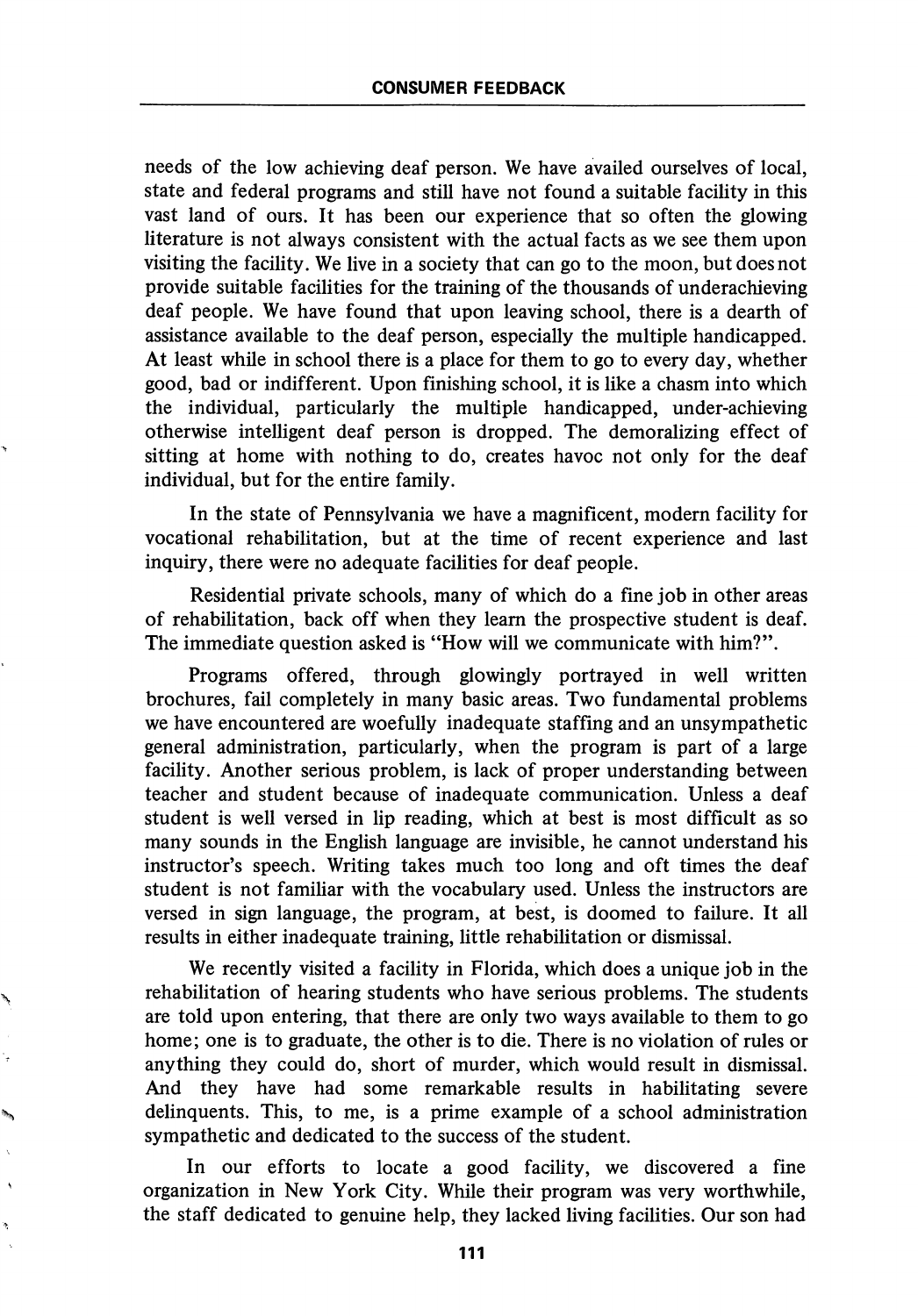to commute daily from Philadelphia to New York, spending five hours or more each day traveling. After six months he became so exhausted that he had to stop. A facility must have a mix of all the ingredients necessary to fulfill adequately the mission. This, too, was an incomplete facility, housed within another organization unrelated to the deaf, and unable to provide necessary services after the training day ended, plus no place to live.

Which brings me to the final phase of my remarks. What is desperately needed is a facility such as the kind being proposed under pending Congressional legislation, which would provide 24 hour around-the-clock training and supervision. A facility adequately staffed with competent personnel well-versed in total communication, with deep feehngs for their deaf clients, plus an administration keyed solely to the problems of the underachieving deaf person — sympathetic, understanding and responsive to their needs, are fundamental requirements. This should encompass the entire spectrum of human needs, from personal hygiene to sex education, to how to apply for a job and how to keep it. Individual counseling must be made available to help the underachieving person cope with the myriad problems in today's complex world. And it must be done in a medium that is readily understood. We need a free standing facihty, devoted exclusively to the deaf, where the student cannot be dismissed short of the most serious behavior. For it is just then, when he is in trouble, in his moments of crises, that he needs skilled, professional help, in addition to the support of competent and understanding staff.

Many deaf persons who have normal health, mobility and intelligence function well below their capacity as proven by their lack of employment, underemployment and poor social and emotional adjustment. Such underachievers can be properly trained to rise above their disabling handicaps, assume their rightful role in society and achieve independent living status. Existing rehabilitation services are not adequate to meet the needs of the underachieving postschool deaf person. Their dilemma is self-defeating. Few rehabilitation programs even attempt to meet the needs of the deaf client and those that try can only offer what, at best, is mediocre and mediocrity will not solve our problem. Meanwhile, those in urgent need of proper services are becoming older. More youngsters, being terminated or "completing" their formal education are added to the already dismal scene. At the rate we are going, those underachieving deaf people not yet bom are guaranteed the fate of failure because America cannot provide adequate funding to alleviate this tragic problem.

Money spent on the rehabilitation of deaf persons, has proven to be ah investment in the lives of future tax-paying citizens. It is not expenditure that goes down the drain. Unless comprehensive rehabilitation programs structured around personal, social and vocational adjustment training are funded to provide specialized services to meet the unique needs of the low